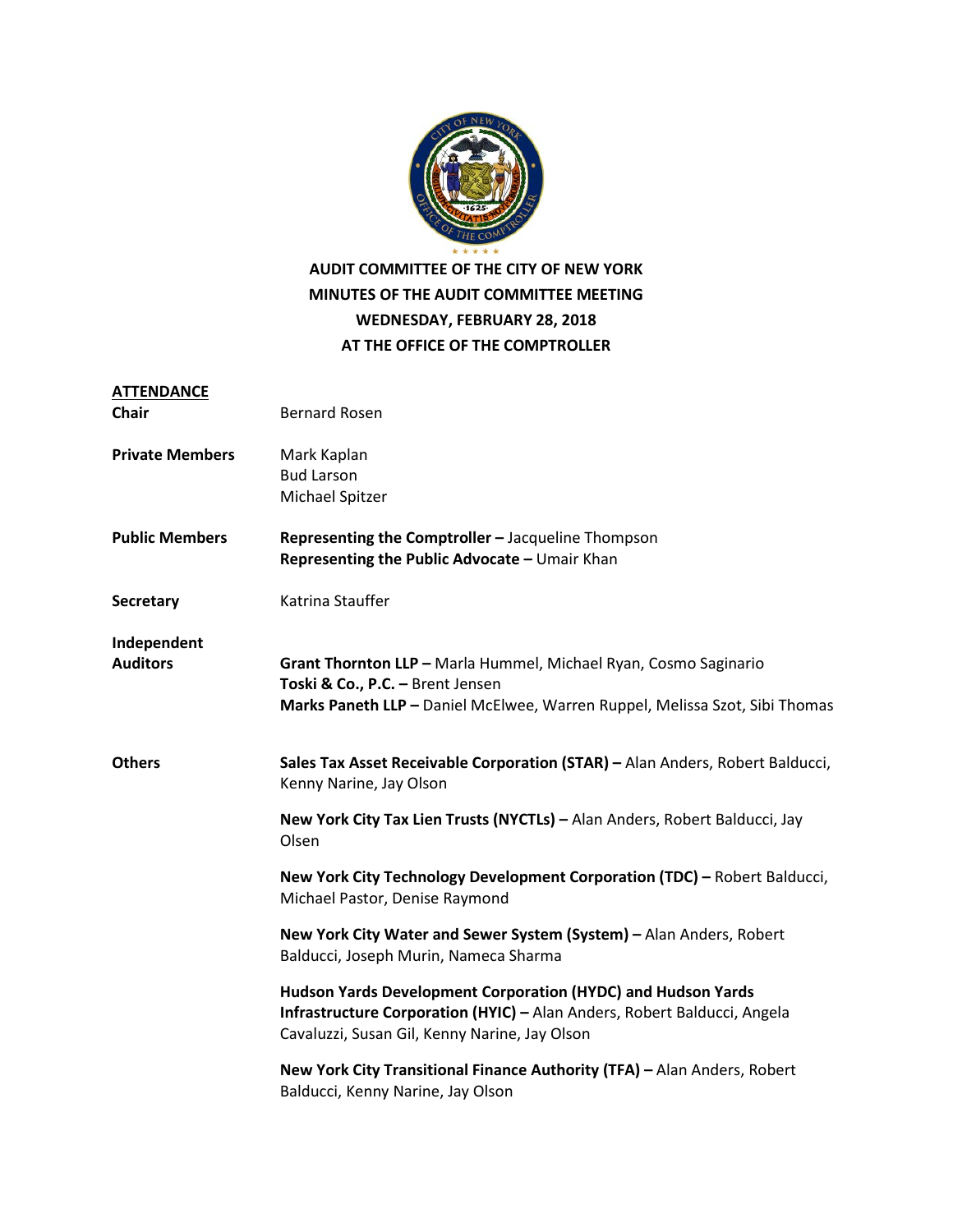**TSASC, Inc. (TSASC) –** Alan Anders, Robert Balducci, Kenny Narine, Jay Olson

**Fiscal 2005 Securitization Corporation (FSC) –** Alan Anders, Robert Balducci, Kenny Narine, Jay Olson

**New York City Mayor's Office of Operations –** Florim Ardolli, George Davis

**New York City Office of Management & Budget –** Enid Ellis, Xiaochao Jin, Raymond Lee, Jason Rhee

**New York City Comptroller's Office –** Camille Arezzo, Carmen Chan, Minyu Chen, Kelsey Cheng, Peter Flynn, Carol Kostik, Berta Lara, Vincenzo Lopes, Veronika Musheyeva, Joan Stapleton

**New York City Independent Budget Office –** Daniel Huber

**Lepercq, de Neuflize & Co., Inc. –** Thomas Gallagher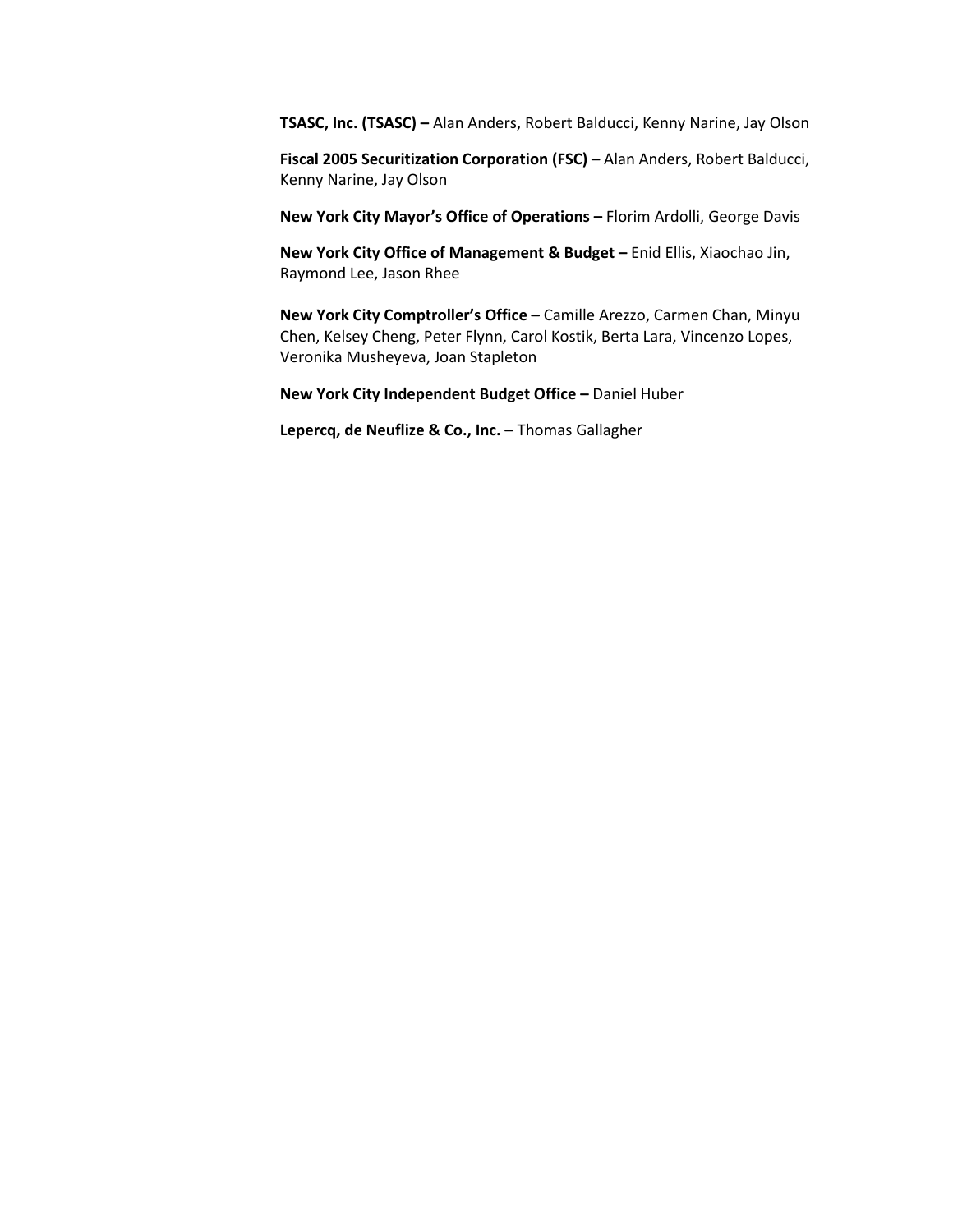# Audit Committee Meeting – February 28, 2018

### **I. Call to Order and Roll Call**

Mr. Bernard Rosen, Chairman of the Audit Committee, called the meeting to order at 9:30 a.m. Audit Committee Secretary, Ms. Katrina Stauffer, took roll call. The Mayor's representative, Mr. John Grathwol, was not present. There was a quorum.

## **II. Approval of Draft Minutes of the Audit Committee Meeting held January 24, 2018**

The next agenda item was the approval of the draft minutes of the January 24, 2018 Audit

Committee Meeting. Chairman Rosen inquired if there were any comments on the draft minutes as presented. Hearing none, Chairman Rosen called for a motion to approve the minutes subject to any non-substantive editorial comments submitted to Ms. Stauffer; the Committee approved the draft minutes of the January 24, 2018 Audit Committee Minutes.

### **III. Approval of Annual Report of the Audit Committee of The City of New York**

Chairman Rosen inquired if there were any comments on the Annual Report of the Audit Committee of The City of New York as presented**.** Subject to the non-substantive editorial comments submitted to the Committee Secretary, the Committee approved the draft of the Annual Report of the Audit Committee.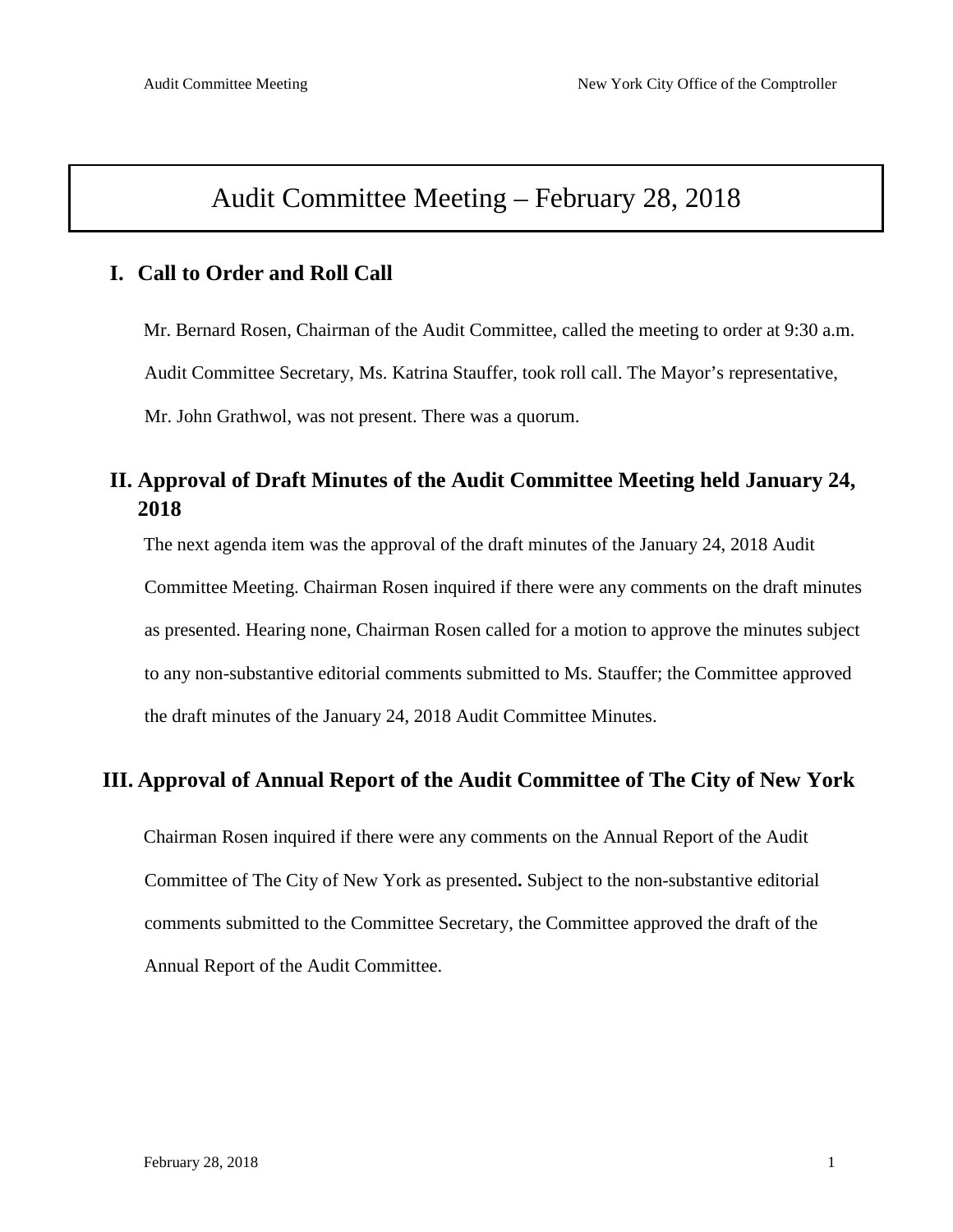# **IV. Presentation of the Financial Statements and Management Letters (where applicable)**

The next agenda item was the review of the financial statements and management letters (where

applicable) of the following entities for the fiscal year ended June 30, 2017:

- Sales Tax Asset Receivable Corporation
- New York City Tax Lien Trusts
- New York City Technology Development Corporation
- New York City Water and Sewer System
- Hudson Yards Development Corporation
- Hudson Yards Infrastructure Corporation
- New York City Transitional Finance Authority
- TSASC, Inc.
- Fiscal Year 2005 Securitization Corporation

#### **Sales Tax Asset Receivable Corporation**

The next agenda item was the review of the financial statements and management letter of the Sales Tax Asset Receivable Corporation (STAR) for the fiscal year ended June 30, 2017.

Mr. Robert Balducci, Comptroller of STAR, introduced the other representatives of STAR

present, and Mr. Brent Jensen of Toski & Company, P.C., STAR's independent auditors. All entities will be represented today by the same group of presenters and additional participants will be introduced for their respective entities.

STAR received \$170 million and paid \$169 million of expenses, principal, and interest.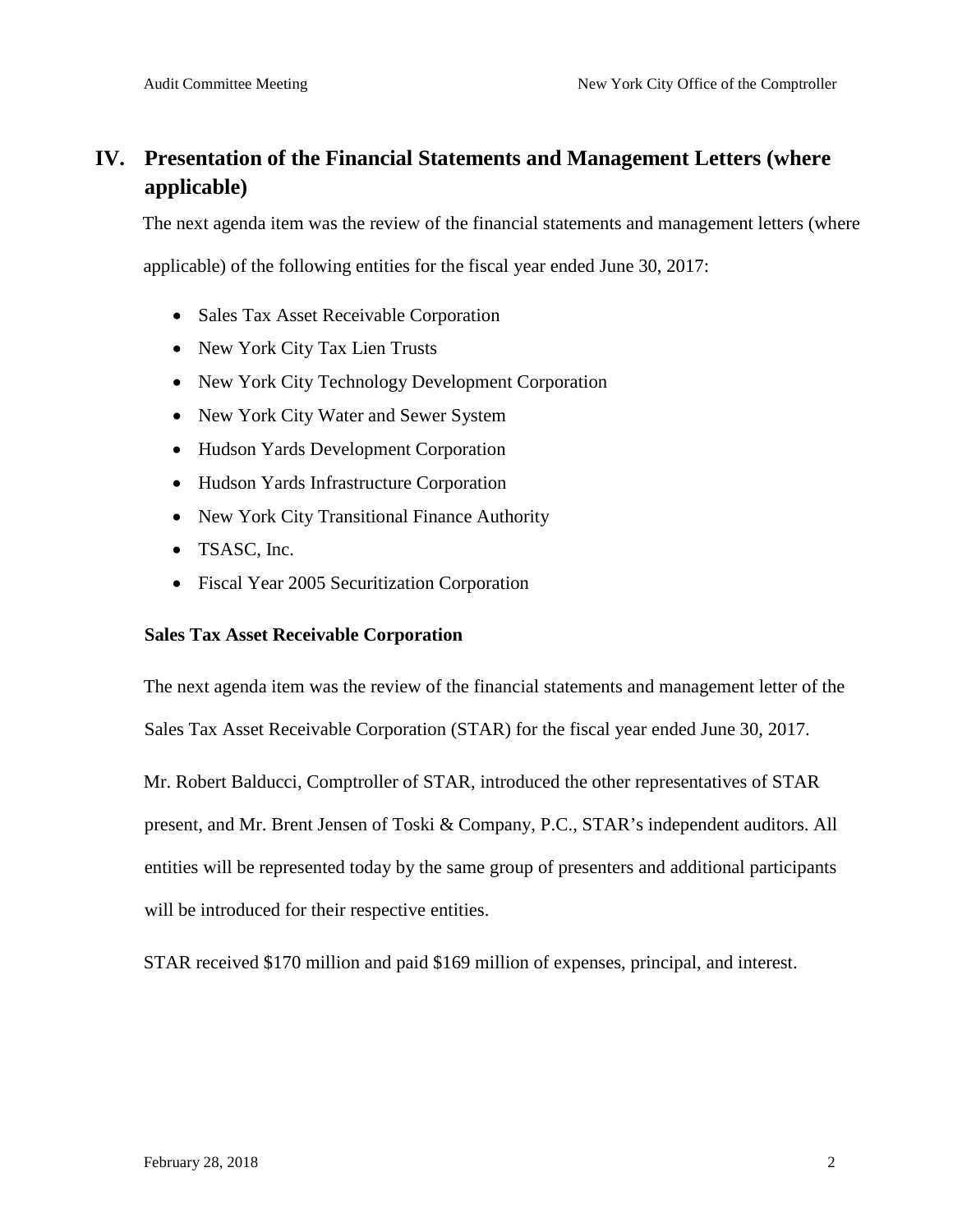A question and answer session followed. Several matters were discussed including:

- Bonds will be outstanding for another 17 years.
- Bond premiums are considered to be other financing sources in the government funds and are reported as part of the long-term debt.
- The 2015 payment to TFA was the realization of bond refunding savings.

There being no further questions, Chairman Rosen thanked the representatives of STAR for their participation in today's meeting.

#### **New York City Tax Lien Trusts**

The next item was the review of the financial statements and management letters of the New York City Tax Lien Trusts (NYCTLs) for the fiscal year ended June 30, 2017. Mr. Balducci introduced the other representatives of NYCTL present, and Mr. Brent Jensen of Toski & Company, P.C., NYCTLs' independent auditors for the Trusts listed below:

- NYCTL  $1998-2$
- NYCTL  $2015 A$
- NYCTL  $2016 A$
- NYCTL  $2017 A$

There are no NYCTL employees or officers. The NYCTL program is administrated jointly by the Office of Management and Budget (OMB) and the Department of Finance (DOF). The program provides an enforcement mechanism for delinquent property taxes and the Water Board's water and sewer fees. The lifecycle generally is to issue bonds, collections repay the debt, and liens that remain in those active Trusts are consolidated in the 1998-2 Trust, which is the repository for liens after bonds secured by such liens are sold. Bonds of the 2015-A Trust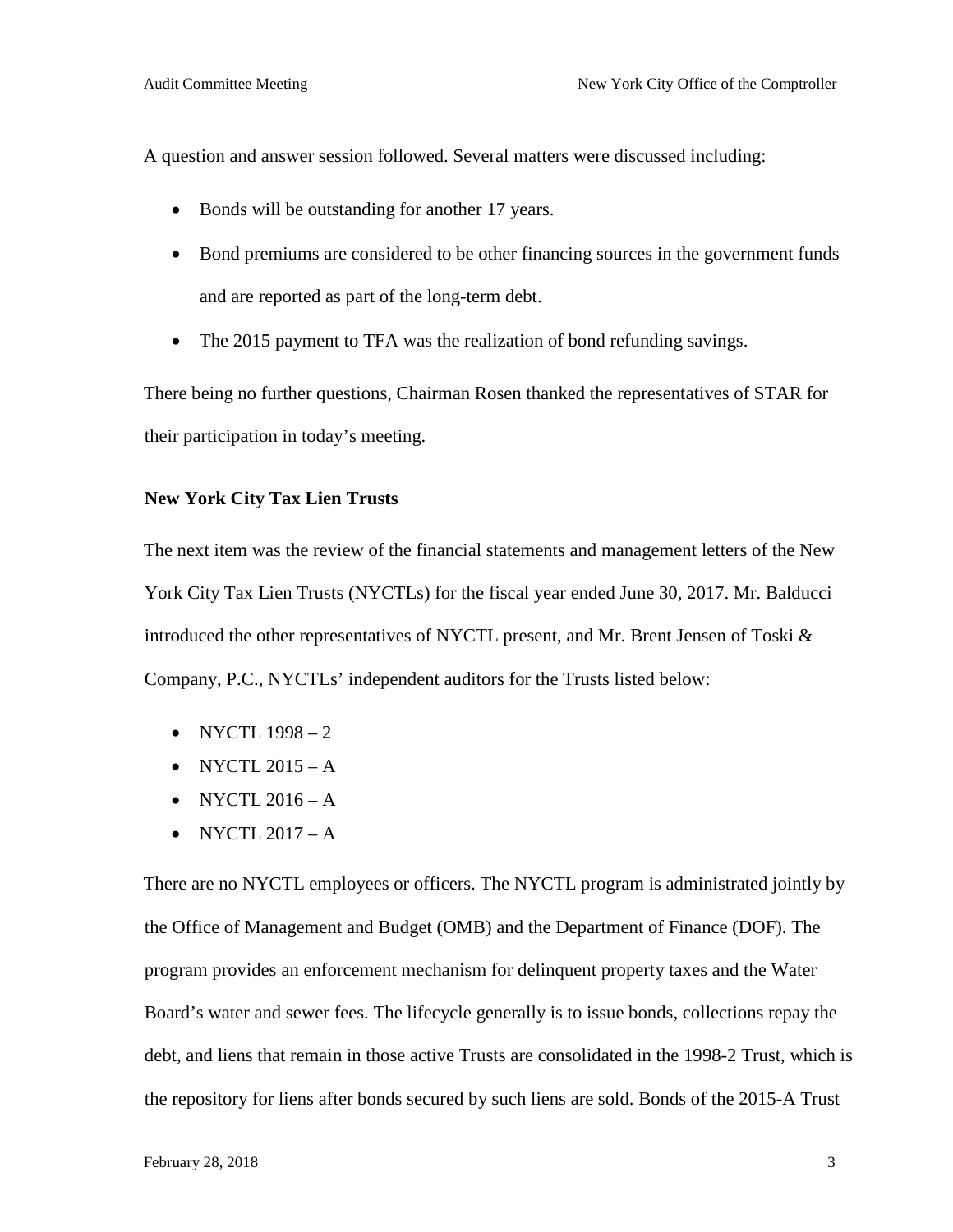outstanding as of June  $30<sup>th</sup>$  were subsequently paid and the remaining liens have been consolidated with the 1998-2 Trust.

For 2017, bond sale activity generated approximately \$60 million in proceeds, of which \$50 million was paid to the DOF for property tax collections, and a little over \$10 million was paid to the Water Board. In addition, the 1998-2 Trust provided just under \$60 million of residual cash flow to the City and the Department of Environmental Protection (DEP).

The NYCTL financial statements were moved to a business-type of proprietary fund financial statement. The prior year has been represented and restated in the current year's financial statements to conform to business-type activity presentation. Assets and liabilities are now segregated into current and non-current portions; revenues and expenses are now classified as operating or non-operating; and a statement of cash flows is now presented. A unmodified opinion was given on business-type activities of each of the NYCTLs. There were no material weaknesses or significant deficiencies to report.

A question and answer session followed. Several matters were discussed including:

- This is still a governmental accounting type statement and considered a governmental proprietary fund done on full accrual basis of accounting, but Governmental Accounting Standards Board (GASB) rules apply.
- Overages due taxpayers can be the result of differences between the payoff quote provided and when the check is posted, resulting in a refund of interest accrual compounded daily. The same would apply for the final settlement documents in a foreclosure.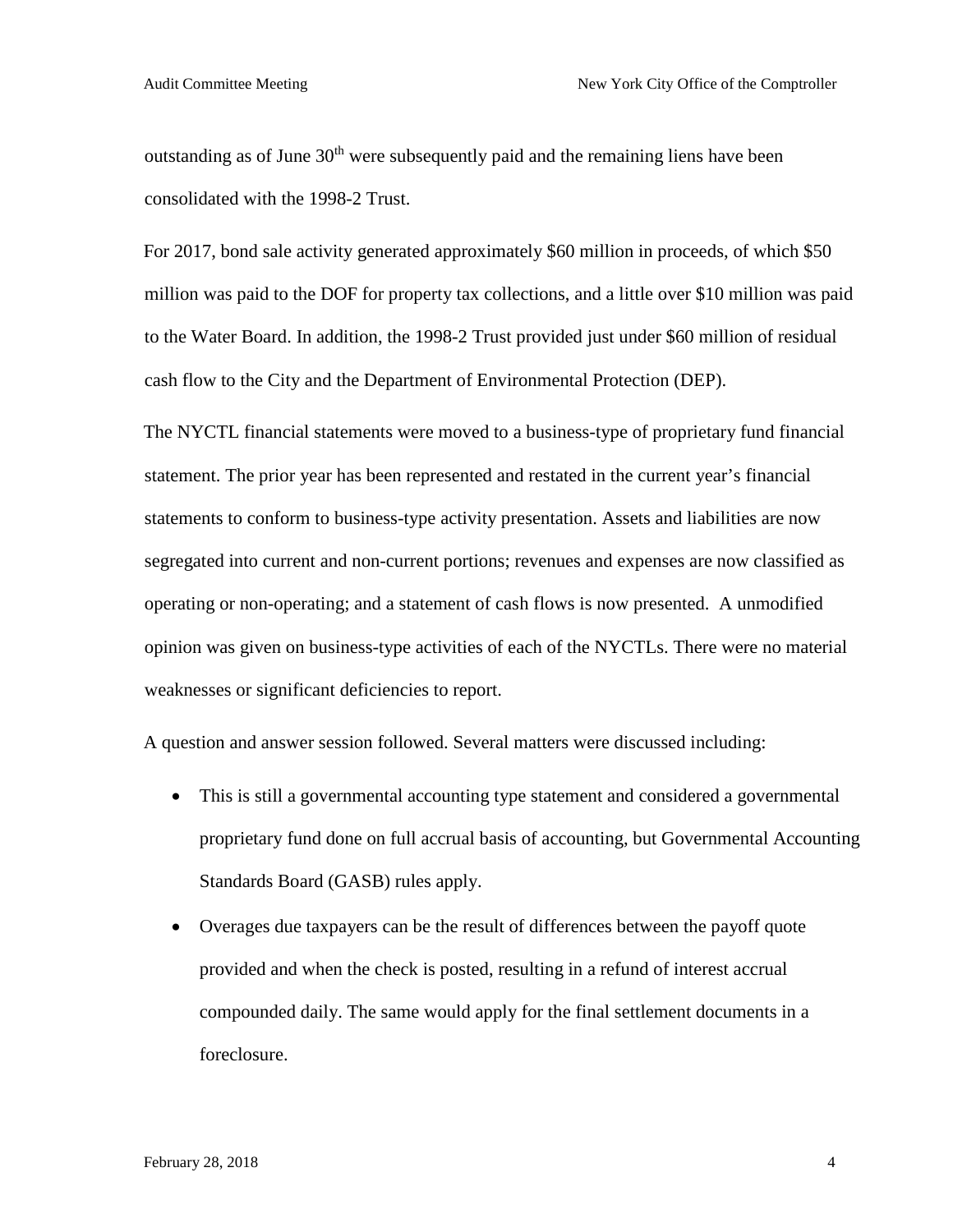- The Securities and Exchange Commission (SEC) risk retention regulations dictate that the issuer of bonds has to hold at least 5 percent interest in securities issued.
- Regarding the increase in allowance for doubtful accounts, tax liens keep accruing interest, even though face value of lien may exceed value of property. The value of property versus value of liens is evaluated, and the result is an amount based on the expected collectability.
- The 1998-2 Trust has no debt outstanding and most liens came from other Trusts that did securitize. These liens are basically free and clear of any debt and collections would go straight to City or Water Board.

There being no further questions, Chairman Rosen thanked the representatives of the NYCTLs for their participation in today's meeting.

#### **New York City Technology Development Corporation**

The next agenda item was the review of the financial statements and management letter of the New York City Technology Development Corporation (TDC) for the fiscal year ended June 30, 2017. Mr. Balducci stated that his role was as an advisor, provider of accounting services, and financial statement preparer for TDC, and introduced Mr. Michael Pastor, General Counsel at the Department of Technology and Telecommunications (DoITT), Ms. Denise Raymond, Program Quality Oversight Lead at DoITT, and Mr. Ruppel, representative of Marks Paneth, TDC's independent auditors. Mr. Pastor and Ms. Raymond were named as TDC officers to close out the company. Operations for this entity ceased on June  $30<sup>th</sup>$ , 2017.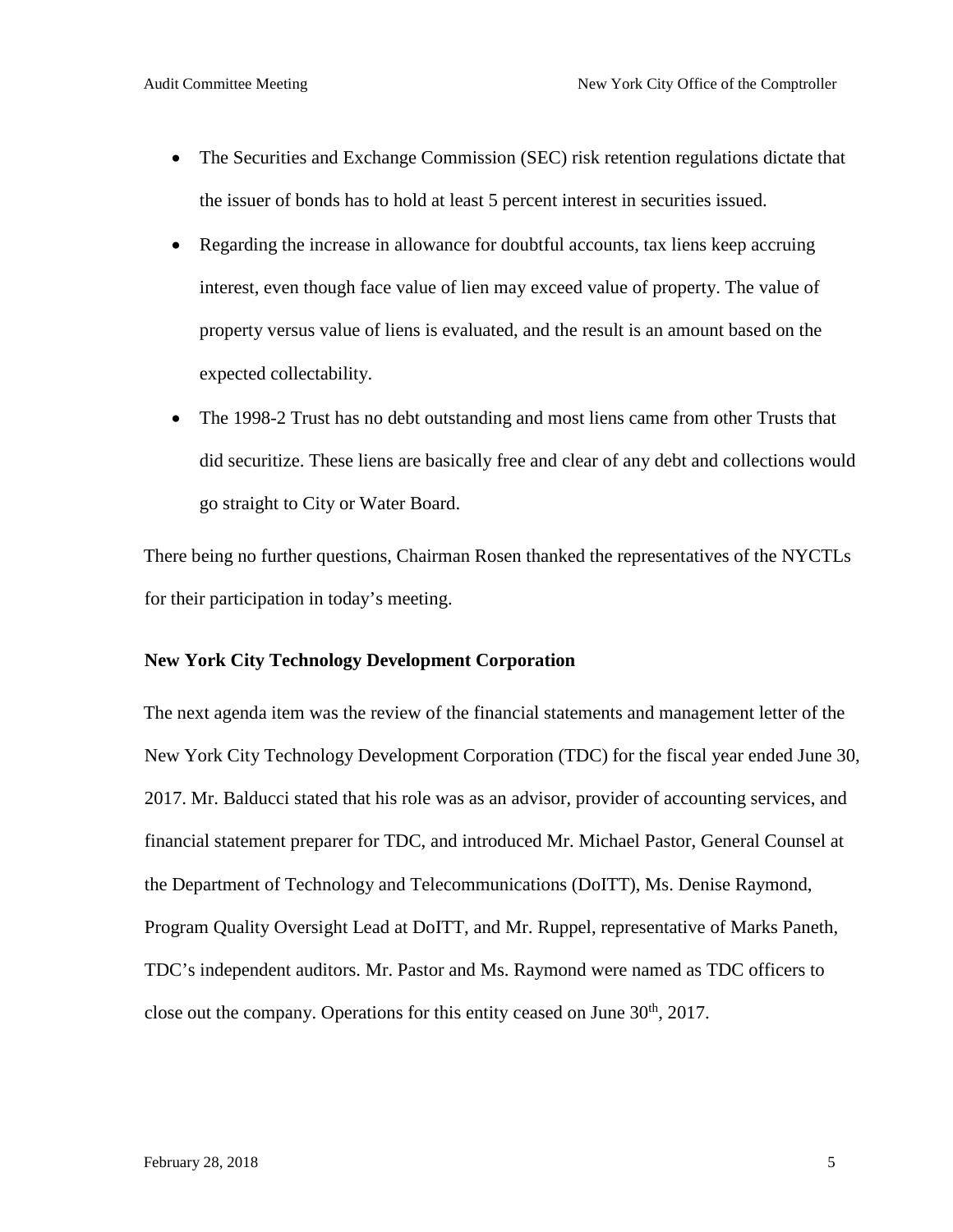A question and answer session followed. Several matters were discussed including:

- These are the financial statements bringing the entity to a close.
- The Committee inquired whether concerns from last year's presentation had been addressed regarding whether information was provided to employees of TDC regarding their legal obligations as employees of The City of New York.
- The Committee verified that, for the comparative presentation of the City's 2018 Comprehensive Financial Annual Report (CAFR), TDC will appear one last time.

There being no further questions, Chairman Rosen thanked the representatives of TDC for their participation at today's meeting.

#### **New York City Water and Sewer System**

The next agenda item was the review of the financial statements and management letter of the New York City Water and Sewer System (System) for the fiscal year ended June 30, 2017.

Mr. Robert Balducci, Comptroller of New York City Municipal Water Finance Authority (The Authority), introduced the other representatives present and Mr. Ruppel, representative of Marks Paneth, the System's independent auditors.

The financial statements of the Water Board and the Municipal Water Finance Authority are combined. The operations of the System is managed and run by the DEP. The ratings of the Water Authority are AA1, AA+, AA+, which is higher than the City. In 2017 there were \$2.8 billion in bonds issued, of which \$1.1 billion was for refinancing.

The System had another good year operationally, and with regards to revenue and capital; it continues to have a robust capital program that covers the necessary upgrades to the wastewater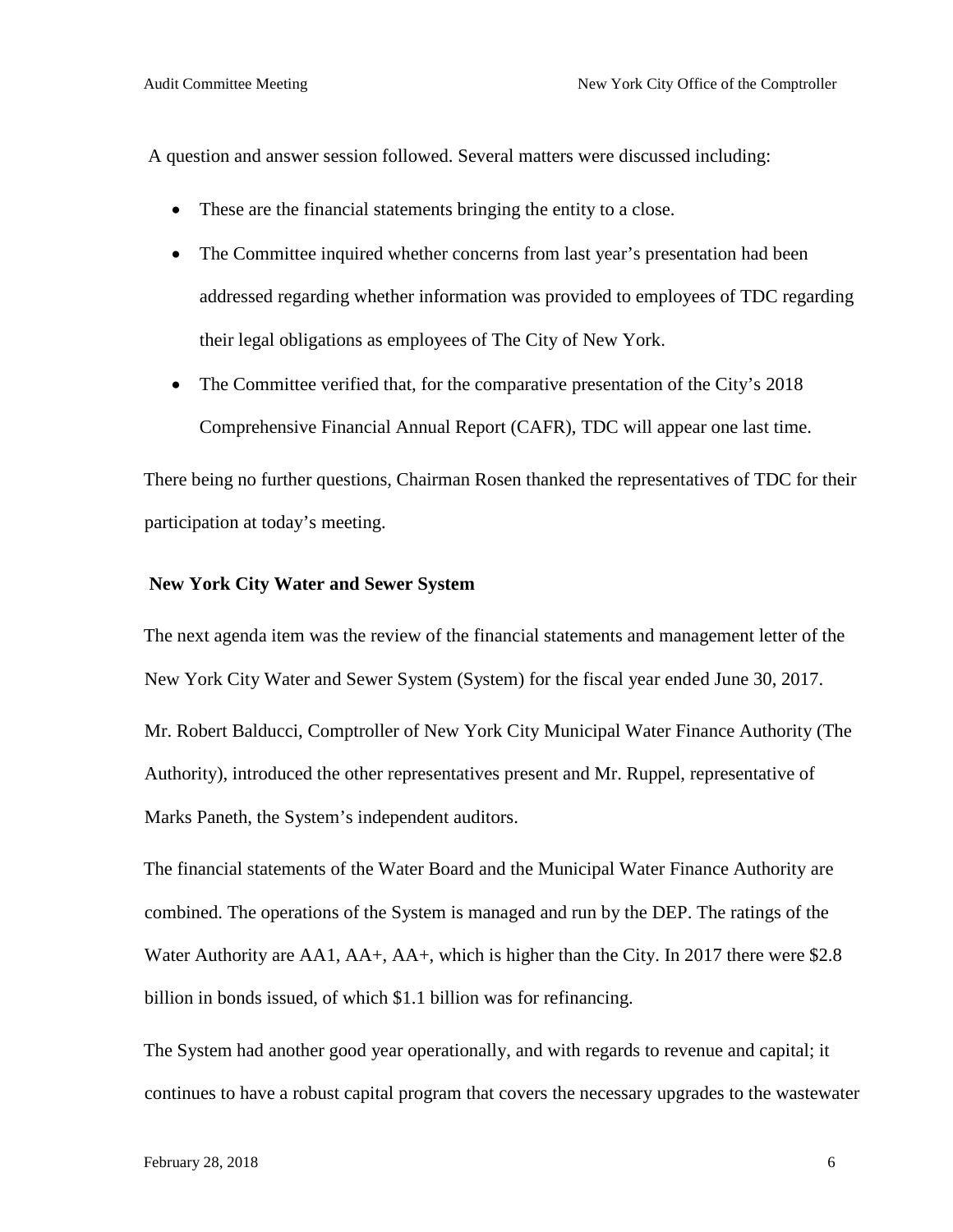treatment system; water and sewer system; and upstate assets. Initiatives related to harbor water quality and stormwater are taking a lot of effort to ensure systems are operating efficiently. The automatic meter reading (AMR) system has been a success, with the collection of the approximately \$4 billion a year it takes to run the System. Projects ongoing include a cogeneration at the North River Plant; upgrades to digesters at Hunts Point Plant; the City's Water Tunnel No. 3 initiative; upgrades to the Ashokan reservoir system; and planning for the Kensico connection tunnel, now that the ultraviolet filtration plant is online.

A question and answer session followed. Several matters were discussed including:

- The Mayor has ordered the third water tunnel in Brooklyn and Queens to be prepared so that, if there were emergency, the tunnel could be activated for the entire City, but there is significant work still to be completed over the next five to six years.
- Remediation of the old tunnels is not expected to start for at least ten years. Long-term lead time is needed to prepare and make sure a redundant backup is in place.
- The System's representatives will check to see if the Newtown Creek Water Control Plan has been accepted by the New York State Department of Environmental Conservation (DEC). The System has been working closely with DEC on 11 water bodies that do not receive the flow needed to keep them fresh.
- Newtown Creek is a superfund site and related parties are working with the Environmental Protection Agency in determining the principal responsible parties. This is expected to be a multiyear process.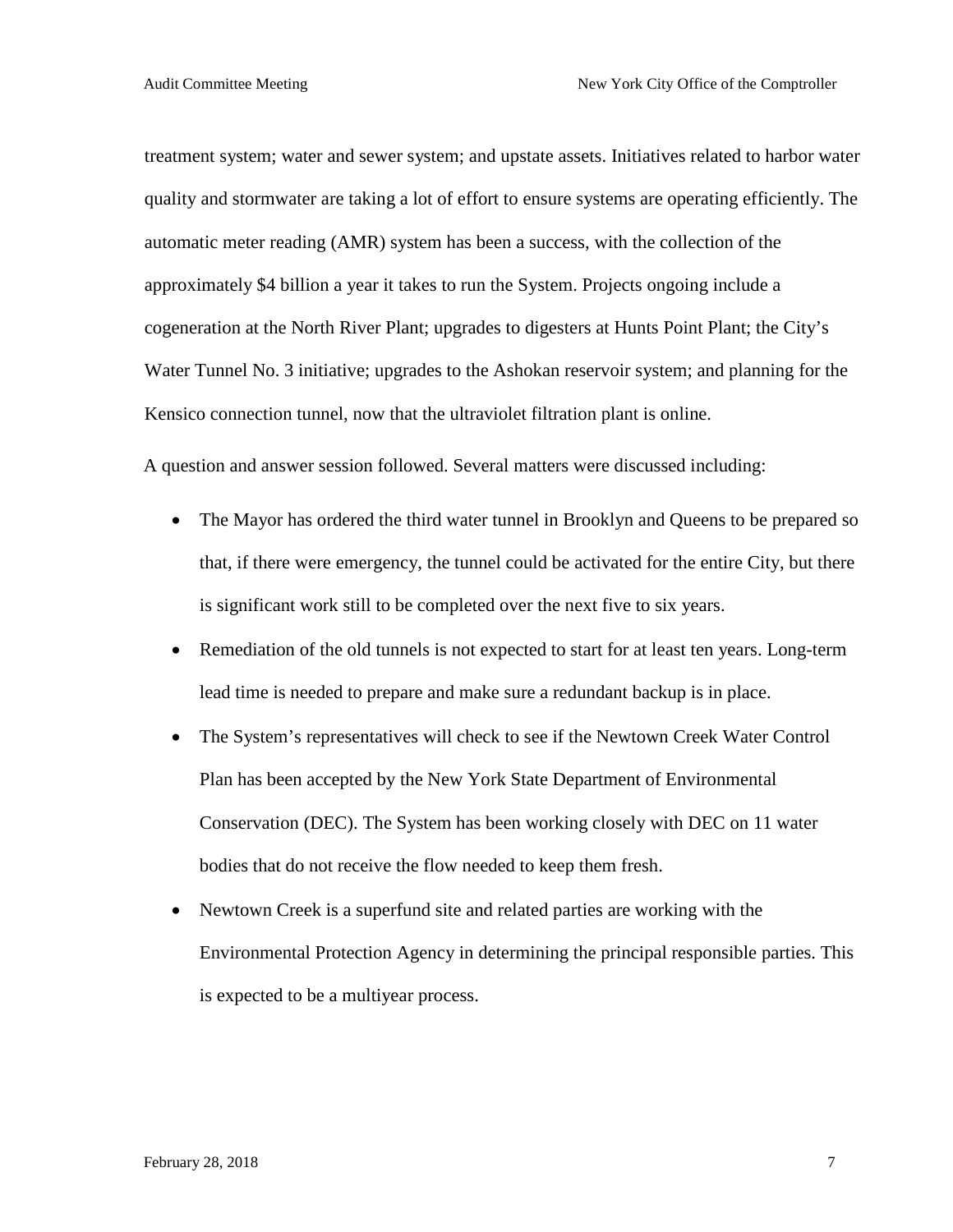- Gowanus Canal is another superfund site and the System is working closely with the Environmental Protection Agency to concurrently implement the necessary stormwater controls.
- Any delays regarding the creeks are more about the stormwater control measures being set in place. Newtown and Gowanus will require intensive capital improvements, remediation, and determination of how responsibility will be divided.
- In the last decade a number of green initiatives have been implemented working within the public sector, and there are plans to reach out to private entities and other property developers to determine how to partner with them to manage their stormwater controls.
- The AMR system has been phenomenal in terms of keeping collections more current.
- The System is in the process of procuring a new billing system and hope to have a vendor selected by spring 2018.
- With respect to cybersecurity, work is done very closely with DoITT, the City police department, and local and Federal entities for planning and implementation of security for the properties. The capital budget includes \$100 million allocated for security upgrades across the system. Mock exercises and drills are conducted to assure the water system is protected against any sort of infiltration.

There being no further questions, Chairman Rosen thanked the representatives of the System for their participation at today's meeting.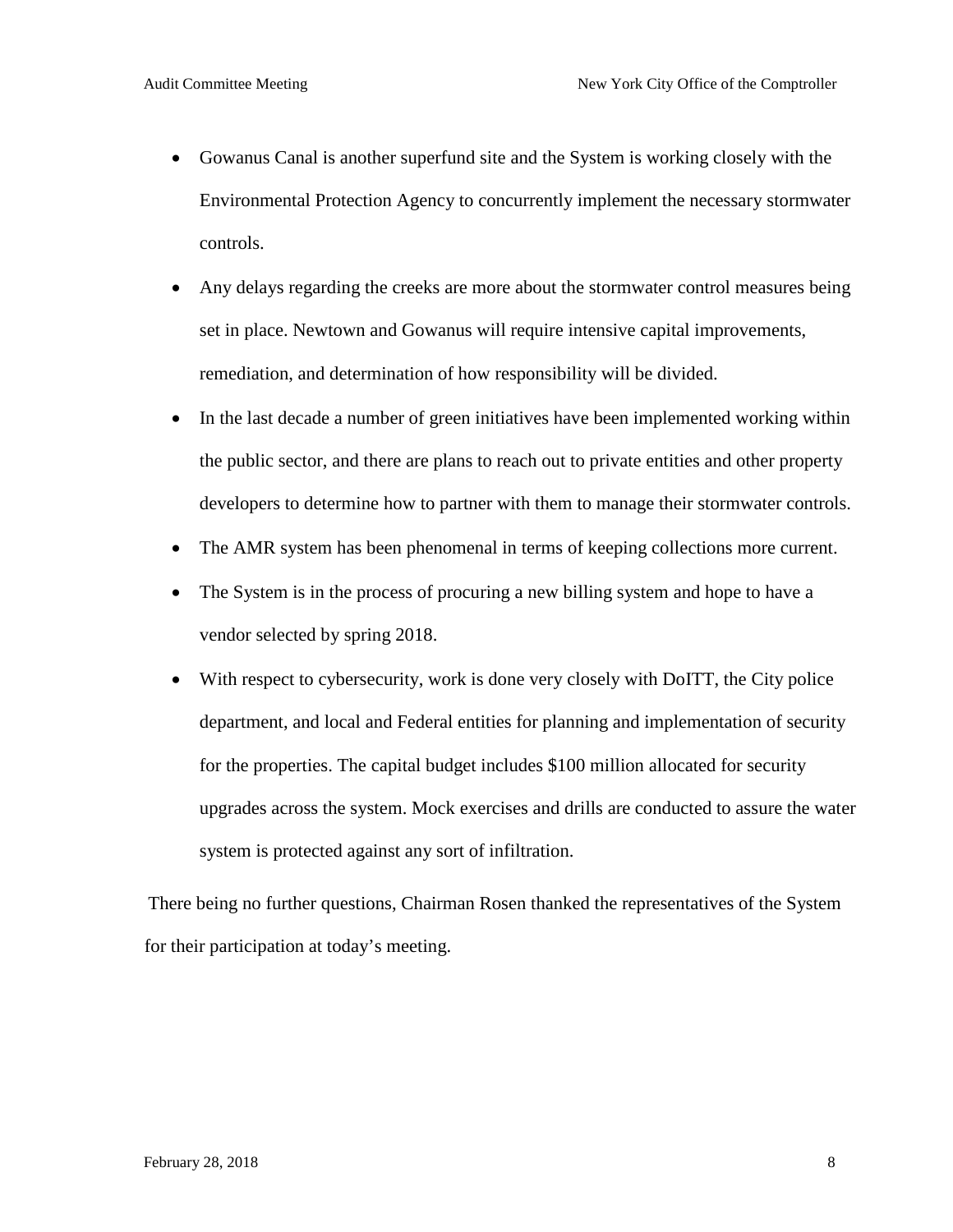#### **Hudson Yard Development Corporation and Hudson Yard Infrastructure Corporation**

The next agenda item was the review of the financial statements and management letters of the Hudson Yard Development Corporation (HYDC) and the Hudson Yard Infrastructure Corporation (HYIC) for the fiscal year ended June 30, 2017.

Mr. Balducci, Comptroller of HYIC, introduced Ms. Angela Cavaluzzi, President of the HYDC, and others present for these entities. This year was a turning point in terms of the bond issuance and the finances in Fiscal Year 2017. There was a \$3 billion contribution from City to build a railroad extension on the Number 7 Line coming in from Shea Stadium, past Times Square, over to  $10<sup>th</sup>$  Avenue, and down to  $34<sup>th</sup>$  Street. The plan was for the system to be self-supporting. A bond refinancing was conducted in 2017 to accelerate the date when money would start flowing through the City, from 2023 or 2024 to May of 2017.

Ms. Cavaluzzi stated that HYDC is almost near completion of the Number 7 Line. Work is still being done on the secondary entrance, but the substantial completion date is targeted for September of 2018.

A question and answer session followed. Several matters were discussed including:

- The City has not paid interest support payments since 2015.
- Most of the eastern rail yards are estimated to be completed between March and May of 2019. One Manhattan West building is completed, another is scheduled for completion in 2020, and 50 Hudson Yards scheduled for 2022.

There being no further questions, Chairman Rosen thanked the representatives of HYDC and HYIC for their participation at today's meeting.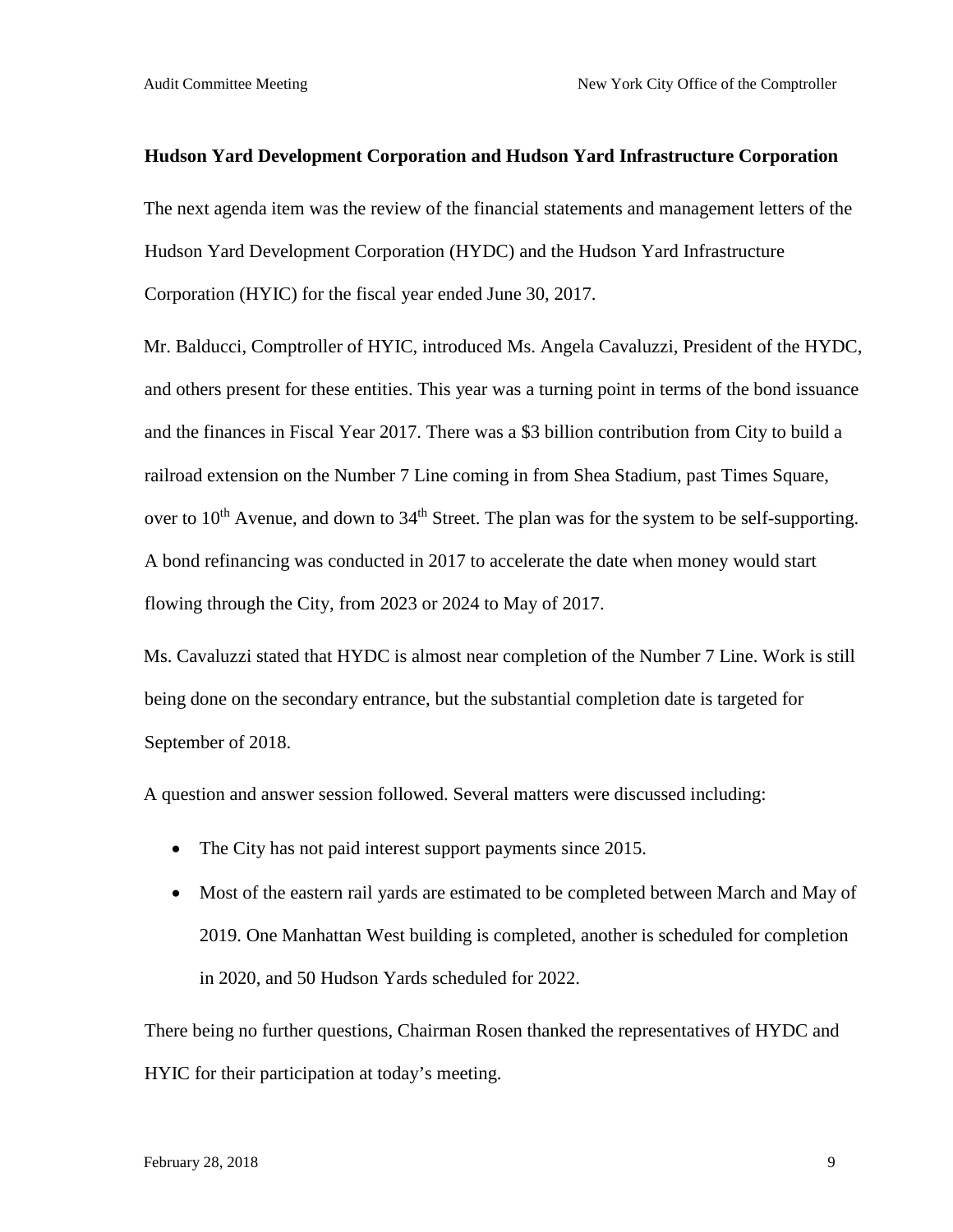#### **New York City Transitional Finance Authority**

The next agenda item was the review of the financial statements and management letter of the New York City Transitional Finance Authority (TFA) for the fiscal year ended June 30, 2017. Mr. Balducci, Comptroller of TFA, introduced the other representatives of TFA present, and Mr. Ruppel, representative of Marks Paneth, TFA's independent auditors. In 2017, ratings discussed in prior years remain unchanged. The TFA issued \$4.5 billion of new money future tax secured bonds for capital purposes, and over \$800 million for refinancing, which generated significant debt service savings over the City's financial plan period. TFA collected over \$11 billion of income tax, retained about \$2 billion of it to fund debt service due in the year, and remitted the remainder back to City to fund City operations. TFA also retained building aid and paid the building aid revenue bond debt service. The TFA received close to \$2 billion of the grants from the City, with a \$100 million of that received from HYIC related to its refunding. A question and answer session followed. Several matters were discussed including:

- Part of the outstanding debt of TFA is included in the calculation of the City's debt incurring power.
- The TFA's most recent statutory issuance expansion was explicitly not a mechanism to get more debt incurring power over the constitutional debt limit, but rather a way to diversify funding sources.
- The word "expenditure" for is used for fund financials and the word "expense" for government-wide financials, as per accounting standards.

There being no further questions, Chairman Rosen thanked the representatives of the TFA for their participation at today's meeting.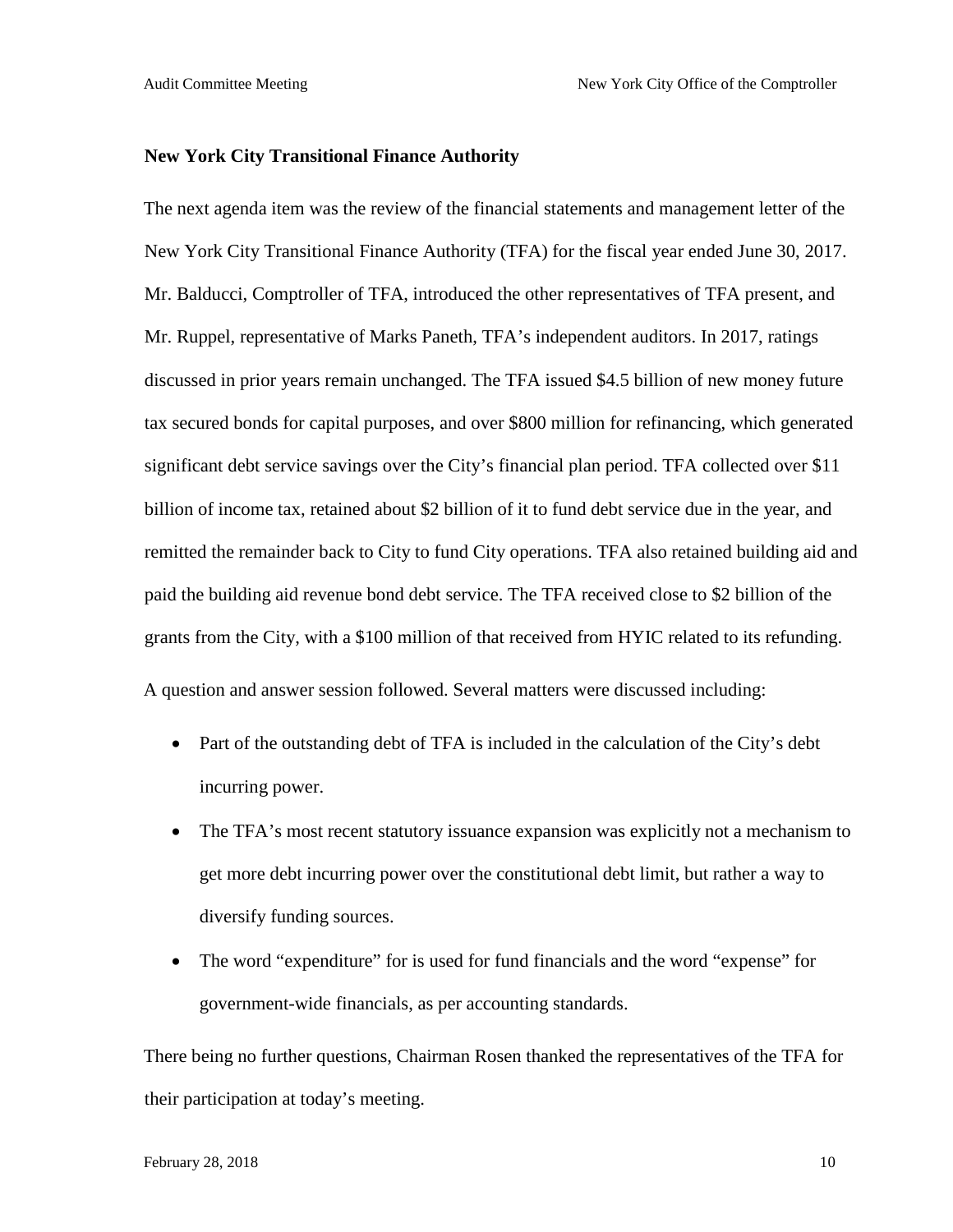#### **TSASC, Inc.**

The next agenda item was the review of the financial statements and management letter of TSASC, Inc. (TSASC) for the fiscal year ended June 30, 2017. Mr. Balducci, Comptroller of TSASC, introduced the other representatives of TSASC present, and Mr. Ruppel, representative of Marks Paneth, TSASC's independent auditors.

This is the securitization of a portion of the City's share of the 1998 tobacco master settlement agreement. Of the New York State portion of the national settlement, the State is allocated 51 percent of the annual payment every April 15<sup>th</sup>. The City gets 27 percent, and other counties get 22 percent.

In January 2017, a billion-dollar refinancing occurred, which allowed a restructuring of the debt.

TSASC received \$59.9 million instead of the estimated \$66.7 million. Initial projections for revenue from Indian reservation cigarette sales were higher than previously estimated. There being no questions, Chairman Rosen thanked the representatives of TSASC for their participation at today's meeting.

#### **Fiscal Year 2005 Securitization Corporation**

The next item was the review of the financial statements and management letter of the Fiscal Year 2005 Securitization Corporation (FSC) for the fiscal year ended June 30, 2017. Mr. Balducci, Comptroller of FSC, introduced the other representatives of FSC present, and Mr. Ruppel, representative of Marks Paneth, FSC's independent auditors.